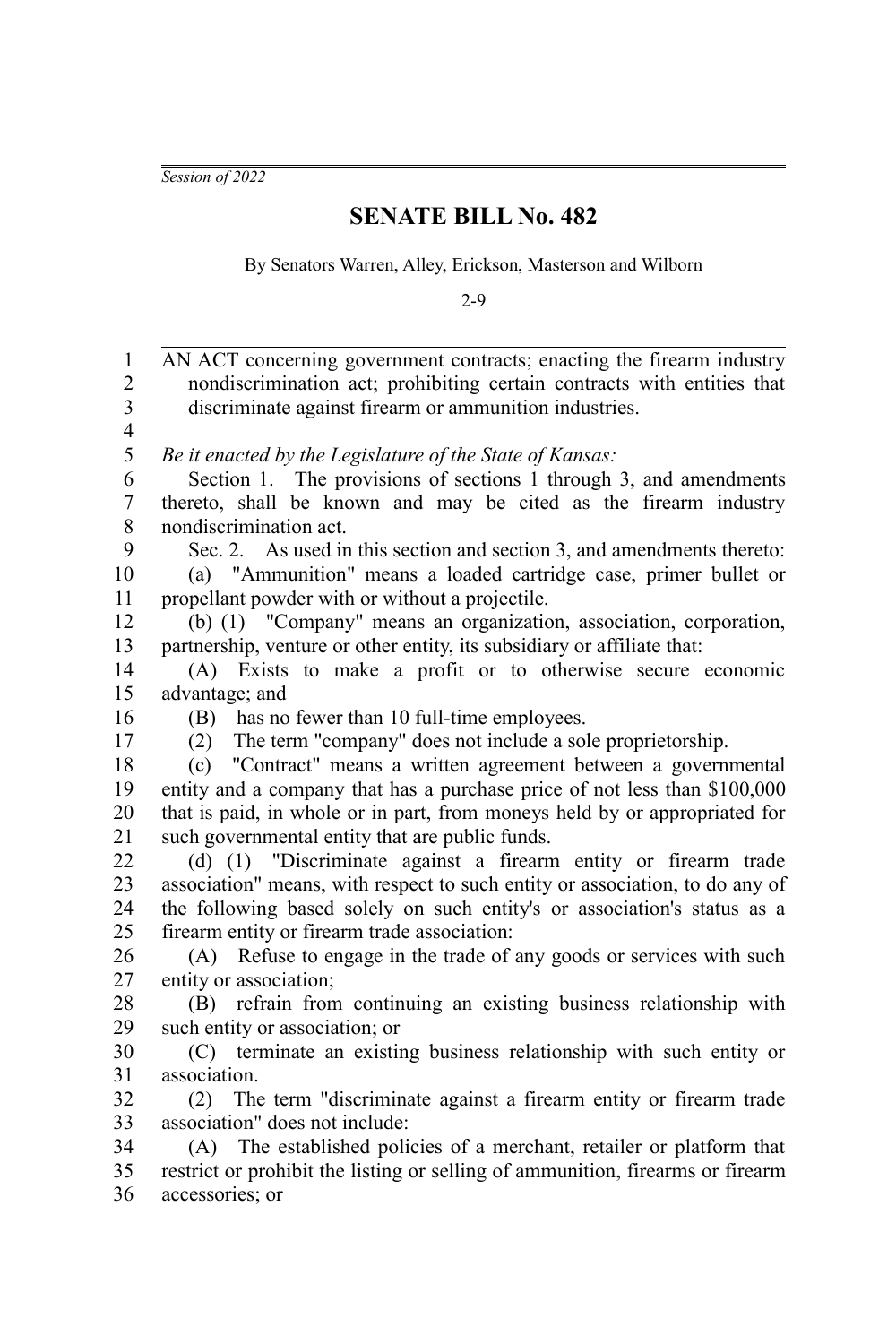(B) a company's refusal to engage in the trade of any goods or services, decision to refrain from continuing an existing business relationship or decision to terminate an existing business relationship: 1 2 3

4 5

(i) To comply with federal, state or local law, policy or rules and regulations or a directive by a regulatory agency; or

(ii) for any traditional business reason that is specific to the customer or potential customer and not based solely on an entity's or association's status as a firearm entity or firearm trade association. 6 7 8

(e) "Firearm" has the same meaning as defined in K.S.A. 2021 Supp. 21-5111, and amendments thereto. 9 10

(f) "Firearm accessory" means a device specifically designed or adapted to enable an individual to wear, carry, store or mount a firearm on the individual or on a conveyance and an item used in conjunction with or mounted on a firearm that is not essential to the basic function of the firearm. The term "firearm accessory" includes a detachable firearm magazine. 11 12 13 14 15 16

17

(g) "Firearm entity" means:

(1) A manufacturer, distributor, wholesaler, supplier or retailer of firearms, firearms accessories or ammunition; or 18 19

(2) a sport shooting range. 20

(h) "Firearm trade association" means any person, corporation, association, federation, business league or other organization that: 21 22

(1) Is not organized or operated for profit and for which none of its net earnings inures to the benefit of any private shareholder or individual; 23 24  $25$ 

(2) has two or more firearm entities as members; and

(3) is exempt from federal income taxation under section 501(a) of the federal internal revenue code of 1986 as an organization described in section 501(c) of the federal internal revenue code of 1986. 26 27 28

(i) "Governmental entity" means any office or officer, department, board, commission, institution or bureau of this state or any agency, division or unit within any office, department, board, commission or other state authority and any political subdivision of this state. 29 30 31 32

(j) "Sport shooting range" means an organization, association, corporation, partnership, venture or other entity that operates an area for the discharge or other use of firearms for silhouette, skeet, trap, black powder, target, self-defense or similar recreational shooting. 33 34 35 36

Sec. 3. (a) Except as otherwise provide, on and after July 1, 2022, a governmental entity shall not enter into any contract with a company for the purchase of goods or services unless such contract includes a written certification by such company that such company: 37 38 39 40

(1) Does not have a practice, policy, guidance or directive that discriminates against a firearm entity or firearm trade association; and 41 42

(2) will not discriminate against a firearm entity or firearm trade 43